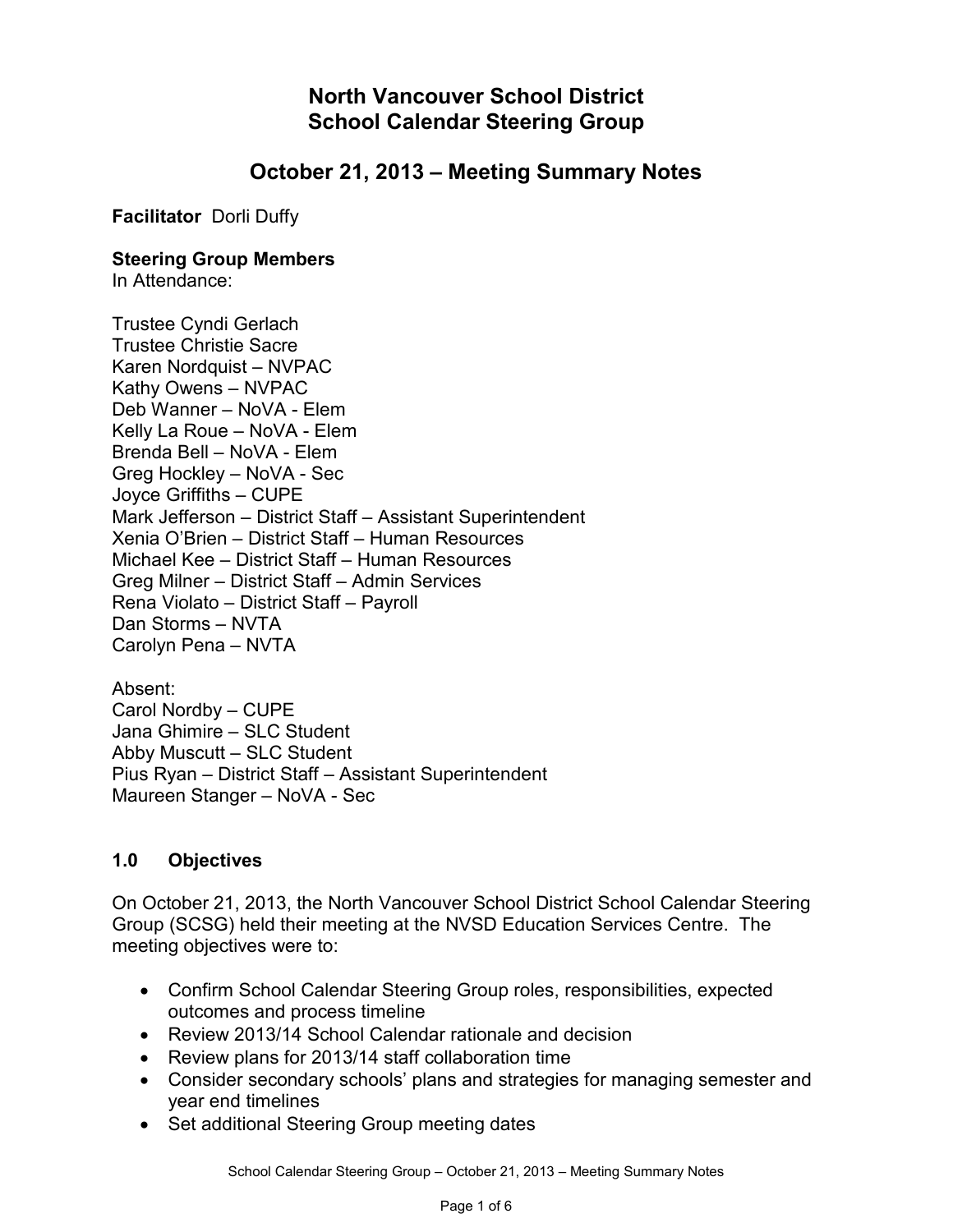• Clarify next steps including additional information needs, homework and subsequent meetings

This document provides a brief summary of discussions held during the meeting. A copy of the PowerPoint presentation from the October 21<sup>st</sup> meeting is posted on the North Vancouver School District's website [\[Link\]](http://www.sd44.ca/District/DistrictCalendar/SCSG/Documents/SCSGMeetingPresentation20131021.pdf)

## **2.0 Introductions**

The meeting began with a confirmation of Steering Group roles and responsibilities, expected outcomes and timelines:

# **Steering Group Role:**

- Provide advice on the consultation process regarding school calendars for the next 3-4 years
- Consider legislation, past feedback and other relevant information regarding school calendars
- Identify perspectives, values and considerations associated with school calendars
- Review and consider consultation feedback
- Make recommendations to the NVSD Executive Committee and the Board of Education regarding the 2014/15, as well as 2015/16, 2016/17 and 2017/18), school calendars

## **Steering Group Responsibilities**

- Attend Steering Group meetings (Dates: December 2, 2013; January 20, 2014; February 24, 2014)
- Represent the membership of your organization or constituency
- Attend all meetings
- Keep your constituency informed of SCSG discussions
- Strive to be inclusive of the array of perspectives within your constituency when participating in Steering Group discussions.
- Support in carrying out duties as required

## **Steering Group Expected Outcomes**

- Recommendations brought forward in 2013/14 school year, for a school calendar for 2014/15 (for Board adoption in February 2014)
- Recommendations brought forward in 2014/15 school year, for a three-year calendar (2015/16, 2016/17, and 2017/18), would ensue in Fall 2014 (for Board adoption in February 2015)

# **Steering Group Communications**

• A meeting summary will be generated after each Steering Group meeting and posted on the School District website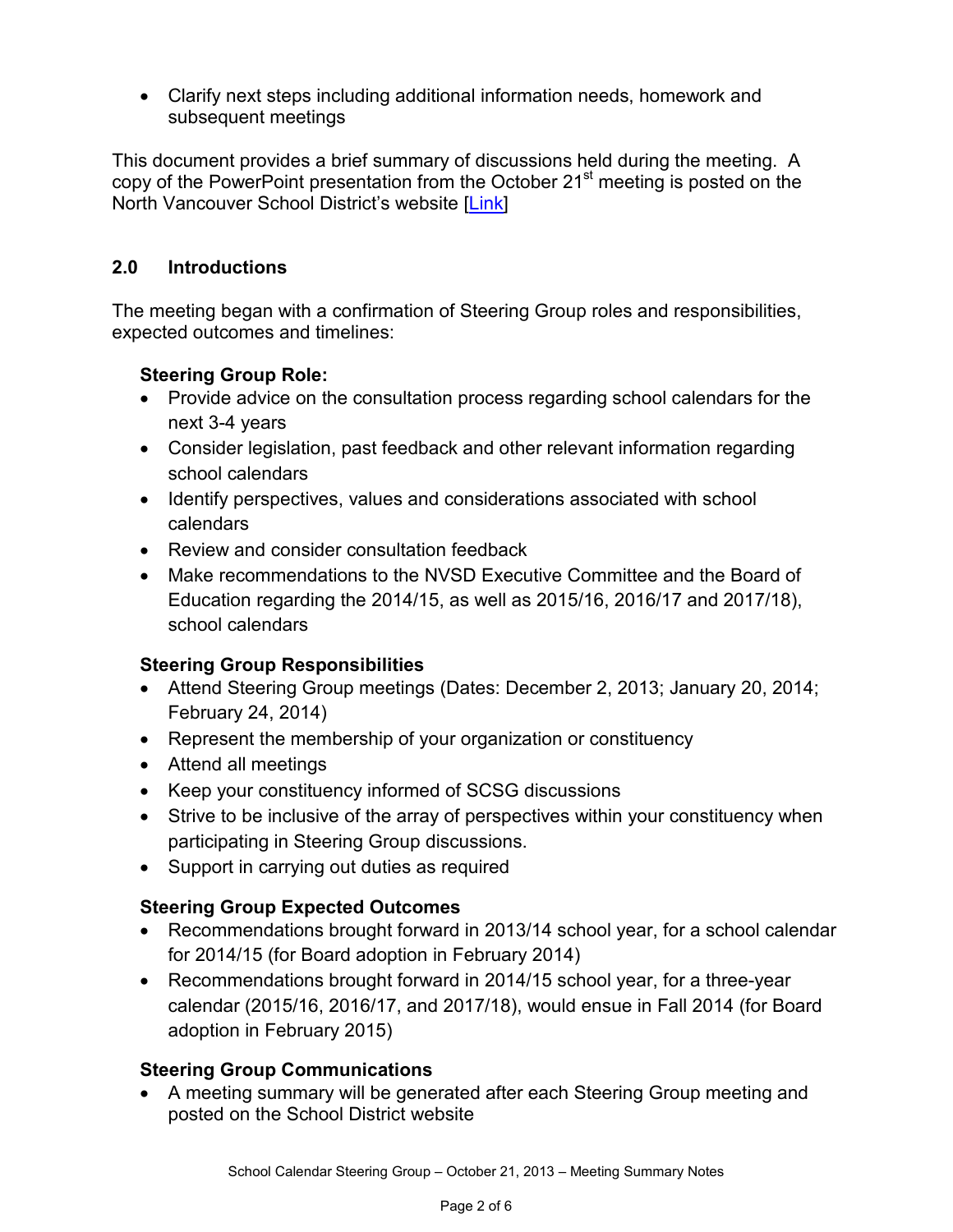• A Final Steering Group Summary will incorporate findings and recommendations for consideration by the NVSD Executive Committee and the Board of Education

## **Steering Group Timeline**

- October 21, 2013 Steering Group Meeting. Additional meeting dates: December 2, 2013; January 20, 2014; February 24, 2014.
- $2013/14$ 
	- o Monitor implementation of elementary staff collaboration time;
	- o Track plans to manage year- end (including exam time) changes in secondary schools
- Review Yearly Calendar including "Days" for 2014/15
- Final School Calendar Steering Group Meeting (January 20, 2014 or February 24, 2014) to consider consultation information and confirm recommendations to NVSD Executive Committee and the Board of Education for 2014/15.

Assistant Superintendent Mark Jefferson reminded participants of the rationale behind the 2013/14 school calendar decision. He also reiterated the group's agreement to hold the current calendar recommendation for 2014/15, pending any tweaks in response to feedback. The focus for the group this year will be to monitor the implementation of the 2013/14 calendar and consider any additional concerns or impacts identified during its implementation.

## **3.0 Review of Secondary and Elementary Staff Collaboration Time Plans**

Mark Jefferson provided an example of the staff collaboration time planned topics submitted by elementary and secondary schools for the 7 staff collaboration dates in 2013/14. Planned topics must address the 4 pillars of education, be aligned with school goals for that year, and be focused on school improvement initiatives and student learning. During the ensuing discussion, Steering Group members offered feedback from the first staff collaboration time sessions (held September 27) and outlined plans for assessing the effectiveness of these initiatives.

# *Feedback*

- Desire to hear both positive and negative feedback about staff collaboration time
	- $\circ$  What is working?
	- o What is not working?
		- Suggestions or options to improve upon weaknesses
- Suggestion for reflective surveys to identify opportunities for improvement
	- o Surveys within schools
	- $\circ$  Surveys within partner groups
	- o Examples:
		- Attendance at collaboration sessions?
		- What was helpful?
		- What else would staff like to see?
	- $\circ$  Use this information to guide future collaboration plans
	- o Need a consistent method of collecting feedback

School Calendar Steering Group – October 21, 2013 – Meeting Summary Notes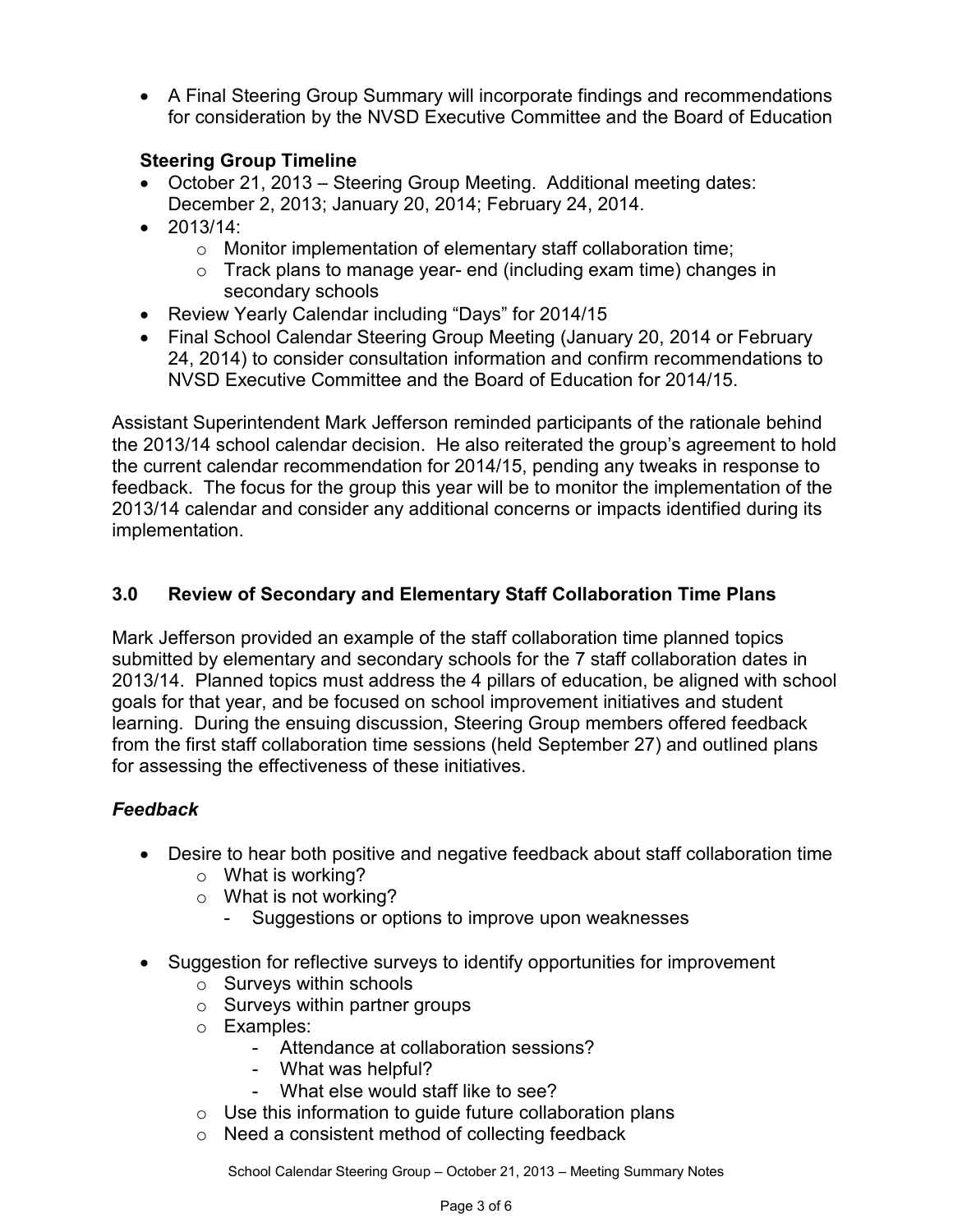- Engagement and buy-in of all staff requires participation by all partners through:
	- o Planning of collaboration sessions (topics and structure).
	- o Involvement in sessions
	- o Running sessions
	- o Ensuring that sessions are engaging (interactive, two-way, and collaborative) and not only offering a 1-way flow of information
	- o Engagement in learning
	- $\circ$  Ensuring topics are relevant to all partners; if not, plan separate topics tailored to different groups
- Desire for staff opportunities to volunteer their expertise, interest, and willingness to deliver or help to structure collaboration sessions. Teachers at a number of schools have reported that there are currently no opportunities to alter the format/content of the collaboration meetings to allow teachers to collaborate. To many, it feels like another "staff meeting."
- Teachers and parents would like to offer topics for consideration.
- Desire for opportunities to share collaboration plans
	- o Between schools and Families of Schools
	- $\circ$  To learn from experiences at other schools (share the learning)
	- o To share resources
- Need for clarity: "What is staff collaboration time?"
	- o Some may see collaboration time as a mini-professional development opportunity
- Concern about the opportunity for front office staff to participate if they are responsible for attending to students who have been "left behind"
- Importance of raising awareness regarding how collaboration time is being used
	- o Some schools are communicating plans for collaboration time in school newsletters
		- What is planned?
		- Why this type of collaboration?
		- **Expected outcomes?**
		- **Plans for next month's collaboration time**
	- o Some are posting minutes from collaboration time sessions
- Need a process to track collaboration time plans, activities and feedback in order to monitor collaboration time and to inform any amendments to collaboration time plans in 2014/15.
- There was discussion of the need to make-up any lost Non-Instructional Time (NIT) that occurs when a teacher's scheduled NIT conflicts with collaboration time.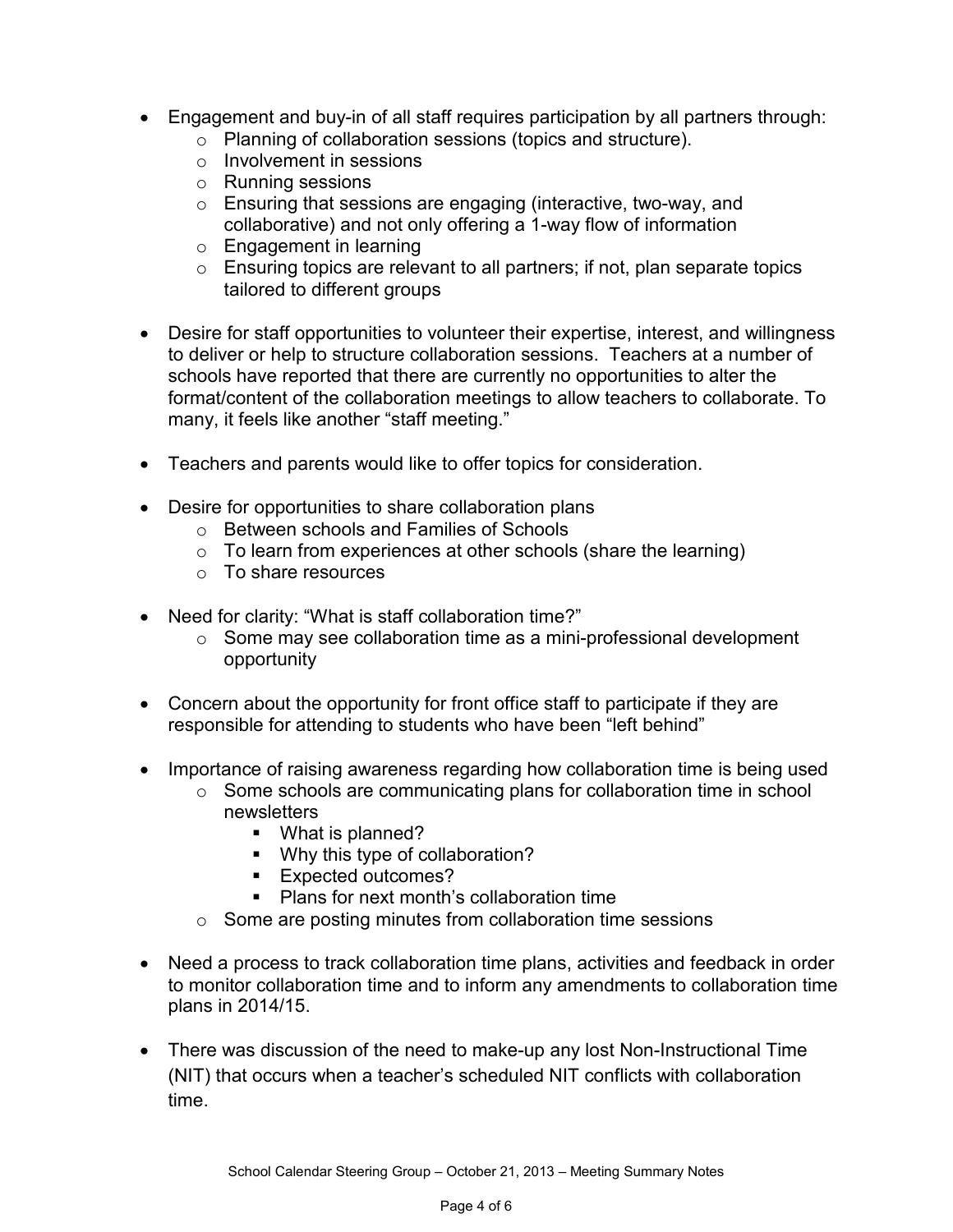### **4.0 Secondary Schools – Plans and strategies for managing Semester and Year-end Timelines**

The Steering Group discussed examples of strategies being considered to manage changes to secondary school semester and year-end timelines. In the 2013/14 calendar, the second-to-last last week of school is now full instructional time. This means that exams may be given during a day in which students are also attending other classes. Participants discussed challenges and opportunities associated with this change, including:

- Logistical and educational challenges in having classes in session at the same time as school-based and government-based examinations
- Time constraints to mark and report on grades within deadlines
- Teacher needs related to review and preparing students for exams
- Opportunities to support struggling students, and
- Opportunities to move programs back from earlier in the year (e.g., Safe Teen program, etc.)

The NVTA indicated that they were not in full agreement regarding the district's definition of delivery of the educational program and, more specifically, the actual learning activities necessary to count as the provision of instructional hours during the exam period.

## **5.0 Review of 2014/15 School Calendar Matrix**

A draft calendar was discussed for the 2014/15 school year. This draft calendar replicates the 2013/14 calendar, but also includes a 4-day weekend associated with November 11, 2014. "Rolling over" the 2013/14 calendar for the 2014/15 school year will give the Steering Group the opportunity to more fully consider feedback associated with the implementation of staff collaboration time and year-end changes in the 2013/14 calendar.

## **6.0 Summary of Next Steps**

- Finalize October 21, 2013 meeting summary post on website and circulate to email contacts
- Steering Group members to communicate progress to constituencies
- Next Steering Group meeting December 2, 2013
- Future meeting dates January 20, 2014 and February 24, 2014

# **Next Meeting**

The objectives of the next School Calendar Steering Group meeting, scheduled for December 2, 2013, will include:

- An overview of existing literature and research regarding balanced school calendars.
- Consideration of additional feedback regarding the 2013/14 calendar